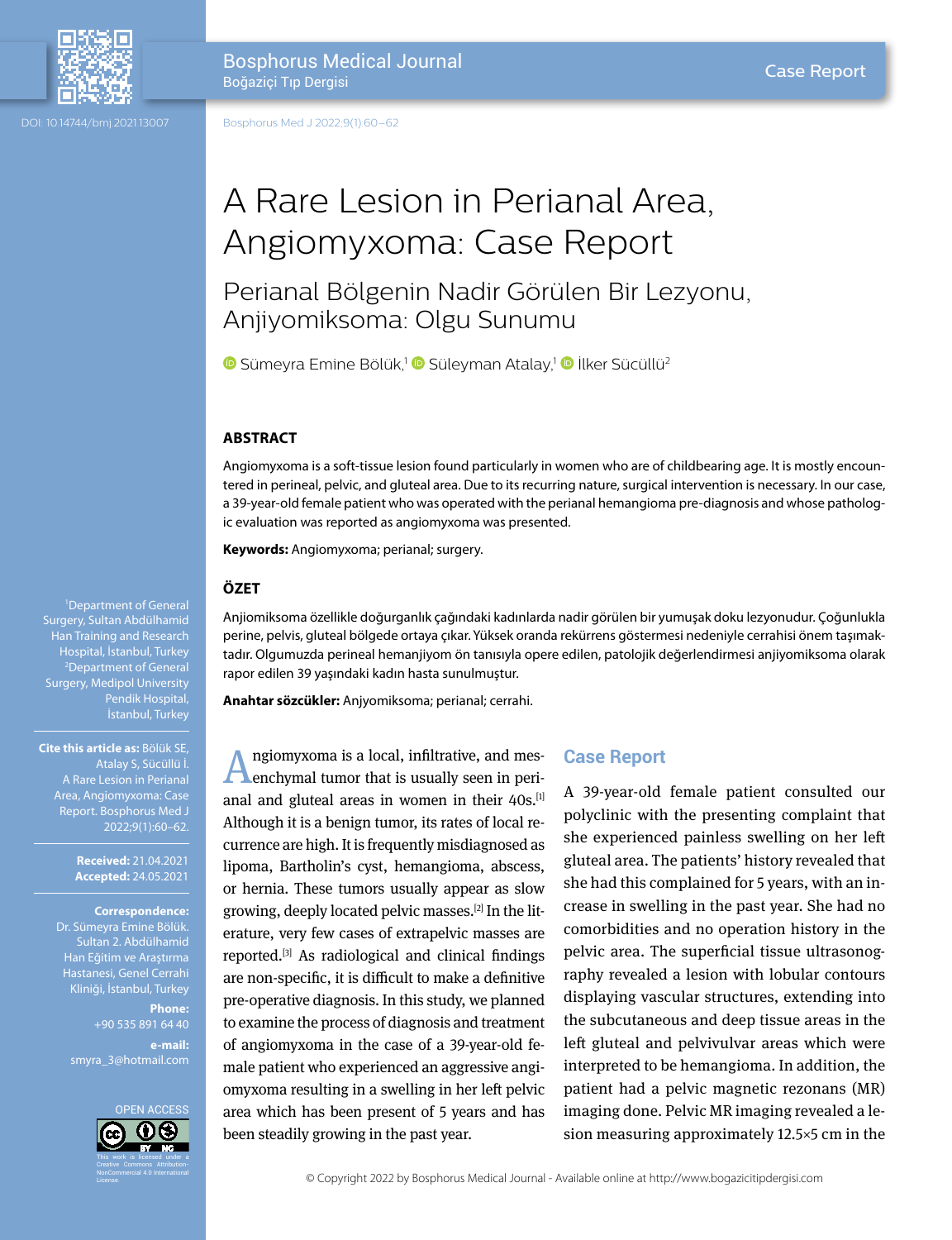

Figure 1. Angiomyxoma excised by perianal region.

left vulvar area extending into the posteroinferior, which was thought to be hemangioma. The patient was operated with the pre-diagnosis of hemangioma. The mass was excised by means of an ellipsoid incision performed immediately around it (Fig. 1). The pathologic evaluation of the mass was reported as angiomyxoma (Fig. 2). The surgical margins were clean and efficacious. The patient was discharged without complications on the 4th day after the operation. Patient's 1-year follow-up procedures revealed no relapses.

# **Discussion**

Angiomyxoma is a rare benign tumor predominantly presenting in pelviperineal areas of adult patients. It was first identified in 1983 by Steeper and Rosai. It is mostly seen in women of reproductive age. $[4]$  The female to male ratio is  $6/1$ .<sup>[2]</sup> It can often be misdiagnosed as a labial hernia, lipoma, hemangioma, levator hernia, and pelvic hernia. [5] Although it is a benign and slow growing tumor, angiomyxoma's local recurrence rate in a 2-year period can be as high as 70%.



Figure 2. Histological analysis of angiomyxoma.

When the tumor is small in size, it is usually asymptomatic. It becomes symptomatic when it reaches large dimensions. The diagnosis of the tumor when it is small can only be made by incidental detection in imaging methods performed for other reasons for that region. Pre-operational CT and MR scans can provide detailed information on the tumor dissemination and the pelvic and adjacent organ involvement. These data can also help to plan the surgical approach. In the case, we presented that both USG and MR screenings were made. The relationship of the previously diagnosed hemangioma lesion with the surrounding soft tissue could be revealed more clearly by MR.

Although it is possible to make a diagnosis with a pre-operative biopsy, the definitive tissue diagnosis can be obtained postoperatively.[6] Since the pre-operative pre-diagnosis in our case was hemangioma, biopsy was not considered for initial diagnosis.

Main treatment is surgical resection. Achieving a clean surgical margin can be difficult due to the lack of a real cyst. [7] In patients with asymptomatic and small tumor size, for whom surgery may be anatomically risky, follow-up may also be possible. Hormonal therapy, including raloxifene, tamoxifen, and gonadotropin-releasing hormone analogs, can be used to shrink the tumor before excision and treat recurrences. The reason for this is the estrogen and progesterone receptors histologically owned by the tumor. However, the studies with larger numbers of patients are needed to show definite benefit. In addition, since all patients diagnosed with angiomyxoma are not women and are not in the premenopausal period, its efficacy in all patients is controversial. Nevertheless, it can be used in tumor recurrences